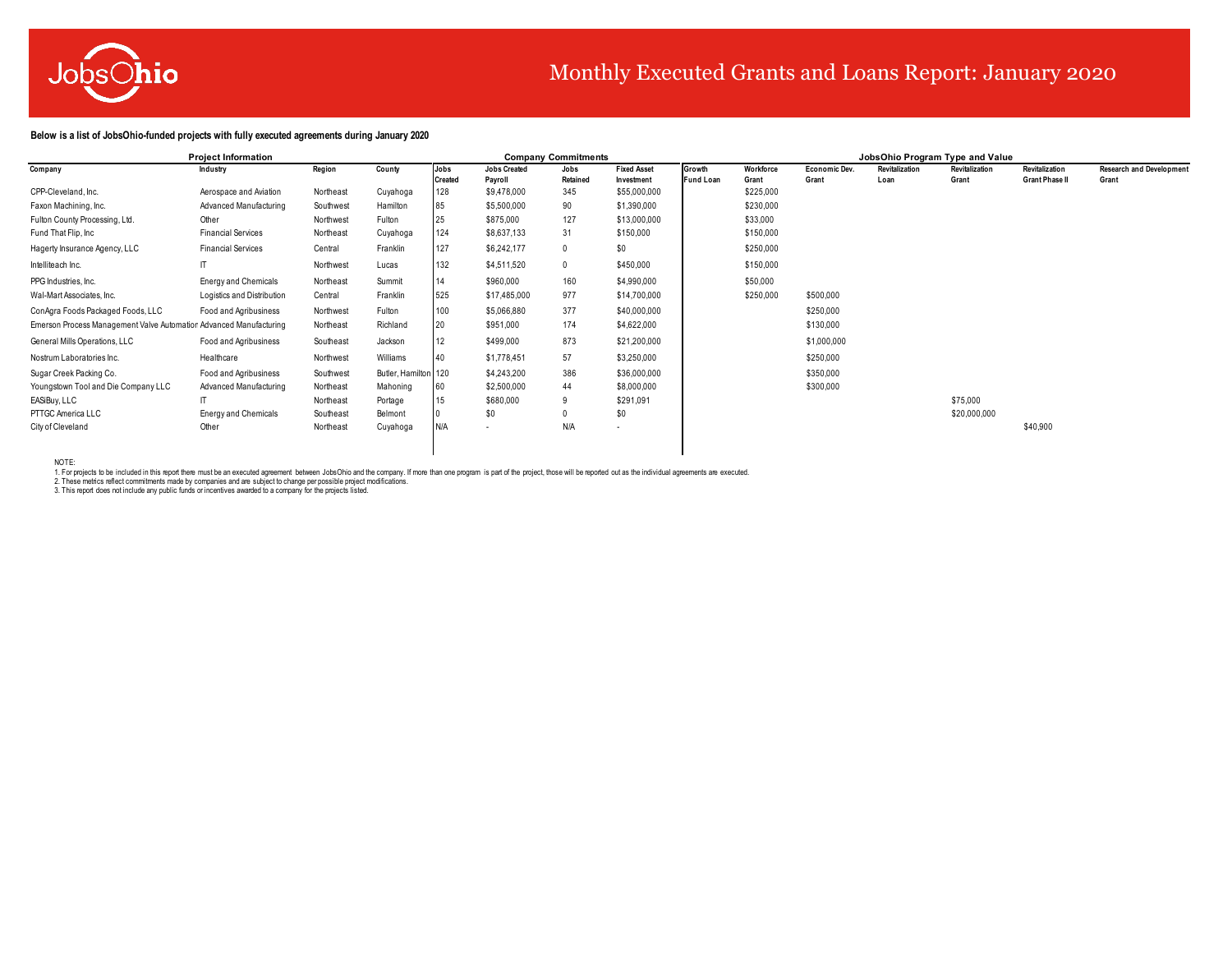

# Monthly Executed Grants and Loans Report: February 2020

### **Below is a list of JobsOhio-funded projects with fully executed agreements during February 2020**

|                                                   | <b>Project Information</b>  |           |            |         |                     | <b>Company Commitments</b> |                    |                  |           |                      |                | JobsOhio Program Type and Value |                       |                                 |
|---------------------------------------------------|-----------------------------|-----------|------------|---------|---------------------|----------------------------|--------------------|------------------|-----------|----------------------|----------------|---------------------------------|-----------------------|---------------------------------|
| Company                                           | Industry                    | Region    | County     | Jobs    | <b>Jobs Created</b> | Jobs                       | <b>Fixed Asset</b> | Growth           | Workforce | <b>Economic Dev.</b> | Revitalization | Revitalization                  | Revitalization        | <b>Research and Development</b> |
|                                                   |                             |           |            | Created | Pavroll             | Retained                   | Investment         | <b>Fund Loan</b> | Grant     | Grant                | Loan           | Grant                           | <b>Grant Phase II</b> | Grant                           |
| Midwest Specialties, Inc.                         | Advanced Manufacturing      | Western   | Auglaize   | 35      | \$1,310,400         | 30                         | \$3,500,000        | \$1,000,000      |           |                      |                |                                 |                       |                                 |
| McKesson Corporation                              | Healthcare                  | Western   | Fayette    | 42      | \$2,500,000         | 129                        | \$109,600,000      |                  | \$300,000 | \$500,000            |                |                                 |                       |                                 |
| Surgere, Inc.                                     |                             | Northeast | Summit     | 93      | \$7,619,196         | 52                         | \$885,000          |                  | \$480,000 | \$530,000            |                |                                 |                       |                                 |
| Altivia Petrochemicals, LLC                       | <b>Energy and Chemicals</b> | Southeast | Scioto     | 12      | \$852,000           | 137                        | \$1,200,000        |                  |           | \$200,000            |                |                                 |                       |                                 |
| Avery Dennison Retail Information Services LLC IT |                             | Western   | Montgomery | 65      | \$6,000,000         | 472                        | \$18,300,000       |                  |           | \$300,000            |                |                                 |                       |                                 |
| Belcan, LLC                                       | Aerospace and Aviation      | Southwest | Hamilton   | 200     | \$15,000,000        | 560                        | \$1,750,000        |                  |           | \$1,750,000          |                |                                 |                       |                                 |
| Charles River Laboratories Ashland, LLC           | Healthcare                  | Northeast | Ashland    | 140     | \$5,569,760         | 929                        | \$20,932,000       |                  |           | \$300,000            |                |                                 |                       |                                 |
| Liberty Steel Industries, Inc.                    | Advanced Manufacturing      | Northeast | Trumbull   | 15      | \$750,000           | 132                        | \$6,750,000        |                  |           | \$30,000             |                |                                 |                       |                                 |
| Mixt Solutions LLC                                | Logistics and Distribution  | Central   | Union      |         | \$500,000           |                            | \$1,233,450        |                  |           | \$50,000             |                |                                 |                       |                                 |
| Petmin USA, Inc.                                  | Other                       | Northeast | Ashtabula  | 110     | \$6,600,000         |                            | \$347,000,000      |                  |           | \$5,000,000          |                | \$5,000,000                     |                       |                                 |
| Union Metal Industries Corporation                | Advanced Manufacturing      | Northeast | Stark      | 250     | \$13,000,000        |                            | \$2,788,000        |                  |           | \$650,000            |                |                                 |                       |                                 |
| VEGA Americas, Inc.                               | Advanced Manufacturing      | Southwest | Warren     | 30      | \$1,800,000         | 217                        | \$55,000,000       |                  |           | \$200,000            |                |                                 |                       |                                 |
|                                                   |                             |           |            |         |                     |                            |                    |                  |           |                      |                |                                 |                       |                                 |

NOTE: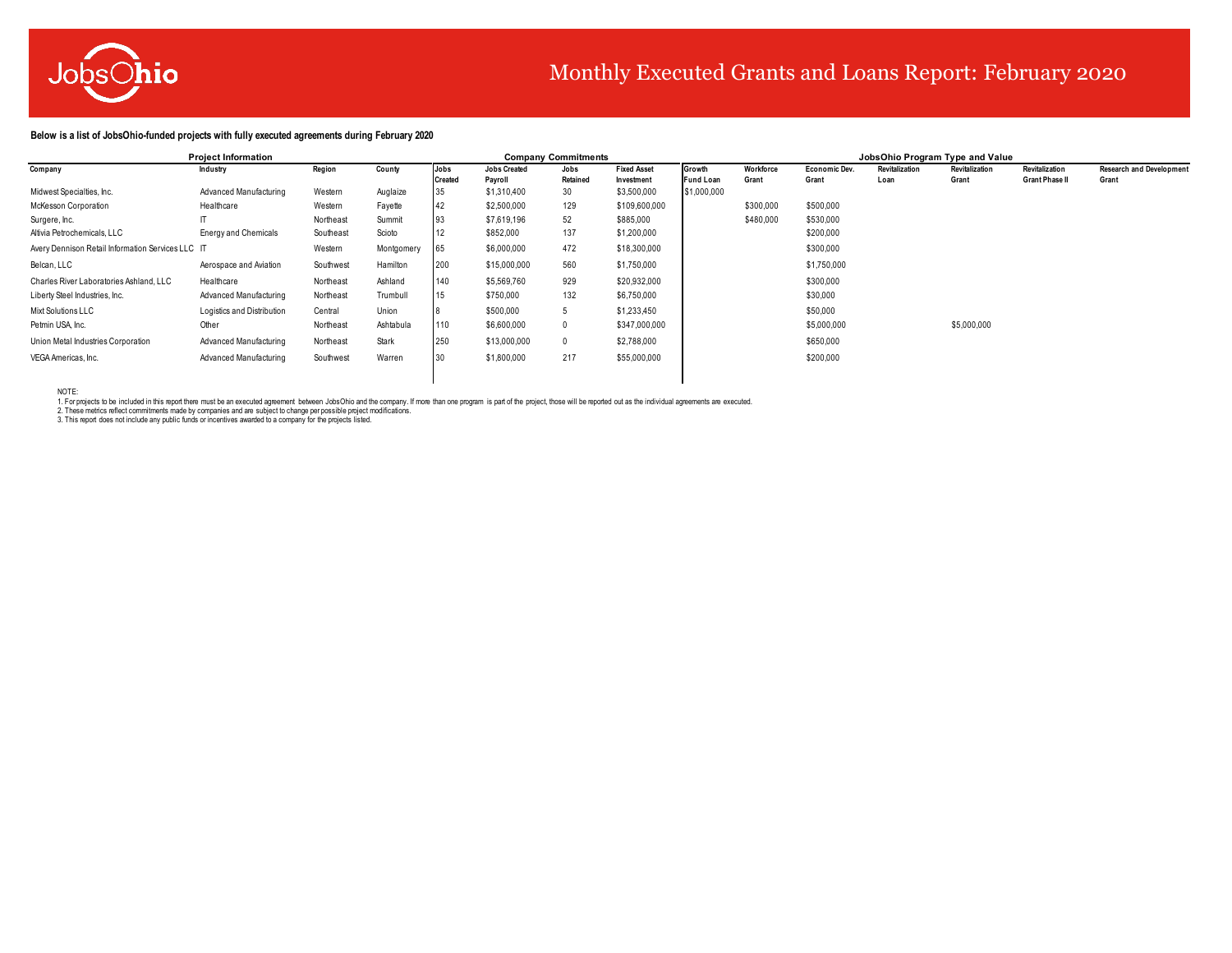

# Monthly Executed Grants and Loans Report: March 2020

### **Below is a list of JobsOhio-funded projects with fully executed agreements during March 2020**

|                                | <b>Project Information</b>  |           |          |                | <b>Company Commitments</b> |                 |                           |                  |                   | JobsOhio Program Type and Value |                |                |                       |                                 |
|--------------------------------|-----------------------------|-----------|----------|----------------|----------------------------|-----------------|---------------------------|------------------|-------------------|---------------------------------|----------------|----------------|-----------------------|---------------------------------|
| Company                        | Industry                    | Region    | County   | Jobs           | <b>Jobs Created</b>        | Jobs            | <b>Fixed Asset</b>        | Growth           | Workforce         | <b>Economic Dev.</b>            | Revitalization | Revitalization | Revitalization        | <b>Research and Development</b> |
| Barnes Group Inc.              | Aerospace and Aviation      | Southwest | Butler   | <b>Created</b> | Payroll<br>\$489,000       | Retained<br>336 | Investment<br>\$5,700,000 | <b>Fund Loan</b> | Grant<br>\$40,000 | Grant                           | Loan           | Grant          | <b>Grant Phase II</b> | Grant                           |
| eResearch Technology, Inc.     | Healthcare                  | Northeast | Cuyahoga | 100            | \$7,000,000                | 20              | \$0                       |                  | \$400,000         | \$100,000                       |                |                |                       |                                 |
| Helium SEO, LLC                |                             | Southwest | Hamilton | 120            | \$6,621,888                | 26              | \$0                       |                  | \$240,000         |                                 |                |                |                       |                                 |
| Losant loT, Inc.               |                             | Southwest | Hamilton | 100            | \$10,000,000               | 36              | \$0                       |                  | \$50,000          |                                 |                |                |                       |                                 |
| Marcum LLP                     | <b>Financial Services</b>   | Northeast | Cuyahoga | 20             | \$1,040,000                | 30              | \$0                       |                  | \$55,000          |                                 |                |                |                       |                                 |
| Nestle USA, Inc.               | Food and Agribusiness       | Northeast | Cuyahoga | 115            | \$6,260,000                | 1251            | \$3,300,000               |                  | \$200,000         |                                 |                |                |                       |                                 |
| Next Generation Films, Inc.    | Advanced Manufacturing      | Northeast | Richland | 100            | \$4,000,000                | 606             | \$42,000,000              |                  | \$200,000         |                                 |                |                |                       |                                 |
| Quantum Health, Inc.           | Healthcare                  | Central   | Franklin | 350            | \$18,060,000               | 749             | \$0                       |                  | \$700,000         |                                 |                |                |                       |                                 |
| <b>Timkensteel Corporation</b> | Advanced Manufacturing      | Western   | Preble   | 25             | \$855,000                  | 92              | \$12,338,000              |                  | \$50,000          |                                 |                |                |                       |                                 |
| <b>Whirlpool Corporation</b>   | Advanced Manufacturing      | Northwest | Hancock  |                | \$0                        | 2175            | \$61,911,430              |                  | \$600,000         |                                 |                |                |                       |                                 |
| Case Farms Processing, Inc.    | Food and Agribusiness       | Southeast | Holmes   | 144            | \$5,300,000                | 346             | \$101,630,000             |                  |                   | \$1,000,000                     |                |                |                       |                                 |
| FIS Management Services, LLC   | <b>Financial Services</b>   | Southwest | Hamilton |                | \$0                        | 1600            | \$0                       |                  |                   | \$7,500,000                     |                |                |                       |                                 |
| Fresh Products, LLC            | <b>Energy and Chemicals</b> | Northwest | Wood     | 91             | \$4,204,000                | 207             | \$9,500,000               |                  |                   | \$175,000                       |                |                |                       |                                 |
| Superior Dairy, Inc.           | Food and Agribusiness       | Northeast | Stark    | 123            | \$9,500,000                | 313             | \$25,500,000              |                  |                   | \$1,400,000                     |                |                |                       |                                 |
| The Sherwin-Williams Company   | <b>Energy and Chemicals</b> | Northeast | Cuyahoga | 400            | \$35,800,000               | 3524            | \$598,800,000             |                  |                   | \$32,500,000                    |                | \$5,000,000    |                       |                                 |
| The William Powell Company     | Advanced Manufacturing      | Southwest | Hamilton |                | \$450,000                  | 27              | \$3,700,000               |                  |                   | \$66,250                        |                | \$333,750      |                       |                                 |
| Scannell Properties #317, LLC* | Logistics and Distribution  | Northeast | Cuyahoga |                | \$0                        |                 | \$39,800,311              |                  |                   |                                 | \$3,000,000    | \$500,000      |                       |                                 |
| Integrated Stair Systems, Inc. | Advanced Manufacturing      | Northeast | Richland |                | \$2,000,000                |                 | \$825,000                 |                  |                   |                                 |                | \$100,000      |                       |                                 |
| OnShift, Inc.                  |                             | Northeast | Cuyahoga | 200            | \$19,544,740               | 224             | \$2,000,000               |                  |                   |                                 |                | \$750,000      |                       |                                 |
|                                |                             |           |          |                |                            |                 |                           |                  |                   |                                 |                |                |                       |                                 |

NOTE:

1. For projects to be included in this report there must be an executed agreement between JobsOhio and the company. If more than one program is part of the project, those will be reported out as the individual agreements a

4. \* For the Redevelopment Pilot Program, the Fixed Asset Investment represents the Total Project Investment, and the Commitments include marketing of the improved site.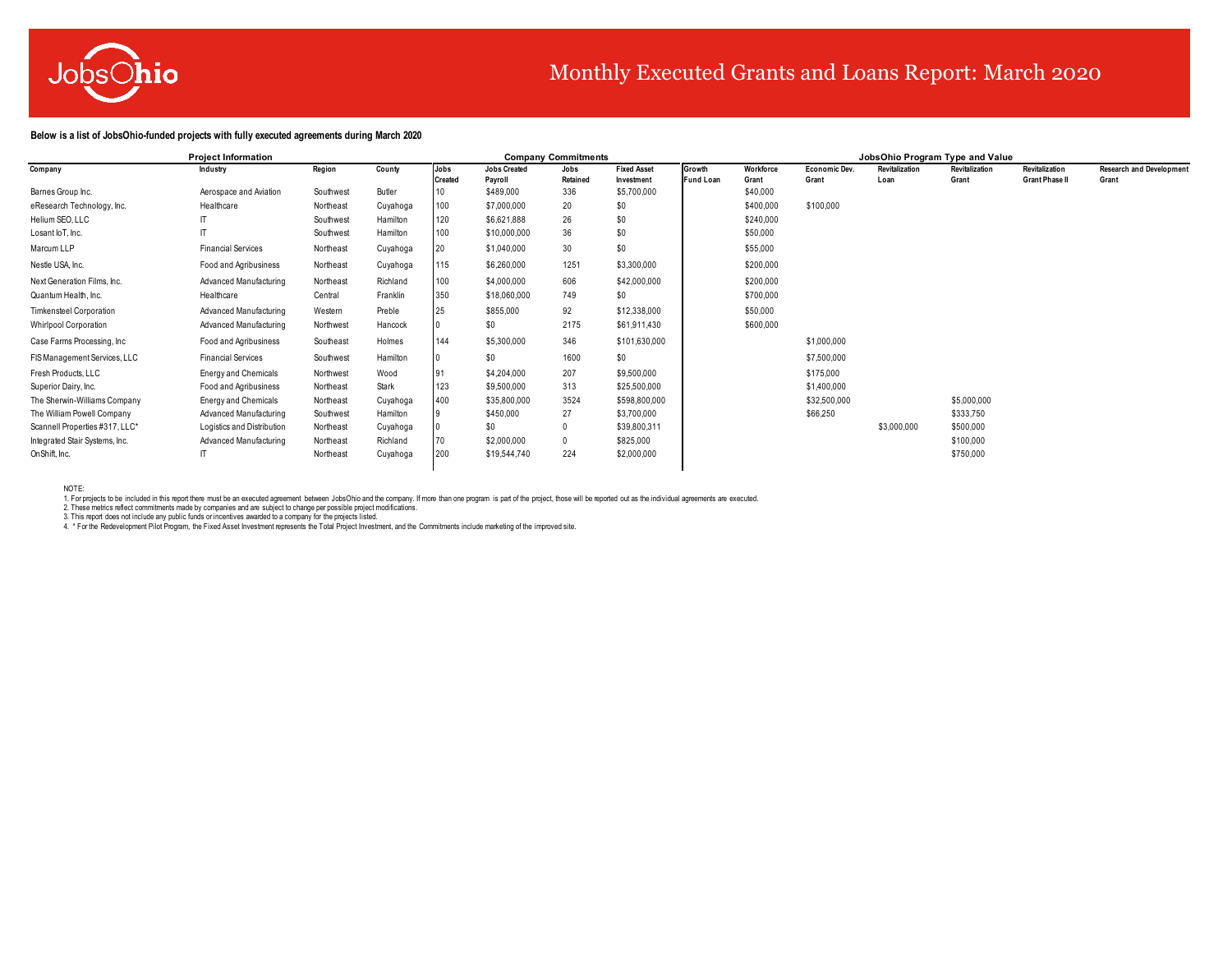

# Monthly Executed Grants and Loans Report: April 2020

### **Below is a list of JobsOhio-funded projects with fully executed agreements during April 2020**

|                                                        | <b>Project Information</b>  |           |            |                        |                                | <b>Company Commitments</b> |                                  |                            |                    |                        |                        | JobsOhio Program Type and Value |                                         |                                          |
|--------------------------------------------------------|-----------------------------|-----------|------------|------------------------|--------------------------------|----------------------------|----------------------------------|----------------------------|--------------------|------------------------|------------------------|---------------------------------|-----------------------------------------|------------------------------------------|
| Company                                                | Industry                    | Region    | County     | Jobs<br><b>Created</b> | <b>Jobs Created</b><br>Pavroll | Jobs<br>Retained           | <b>Fixed Asset</b><br>Investment | Growth<br><b>Fund Loan</b> | Workforce<br>Grant | Economic Dev.<br>Grant | Revitalization<br>Loan | Revitalization<br>Grant         | Revitalization<br><b>Grant Phase II</b> | <b>Research and Development</b><br>Grant |
| Aeroseal, LLC                                          | Advanced Manufacturing      | Western   | Montgomery |                        | \$1,113,000                    | 54                         | \$3,600,000                      | \$1,280,000                |                    |                        |                        |                                 |                                         |                                          |
| Detroit Manufacturing Systems Toledo and               |                             |           |            |                        |                                |                            |                                  |                            |                    |                        |                        |                                 |                                         |                                          |
| Non-Automotive, LLC                                    | Automotive                  | Northwest | Lucas      | 101                    | \$4,292,150                    | 0                          | \$11,800,000                     | \$1,500,000                |                    |                        |                        |                                 |                                         |                                          |
| RM Biltrite LLC                                        | Advanced Manufacturing      | Central   | Franklin   | 44                     | \$1,888,000                    | 0                          | \$9,302,500                      | \$780,000                  |                    |                        |                        |                                 |                                         |                                          |
| Candle-Lite Company, LLC                               | Advanced Manufacturing      | Southeast | Highland   | 64                     | \$2,169,856                    | 535                        | \$2,000,000                      |                            | \$130,000          |                        |                        |                                 |                                         |                                          |
| Church & Dwight Co., Inc.                              | <b>Energy and Chemicals</b> | Northwest | Seneca     | 60                     | \$3,120,000                    | 240                        | \$38,300,000                     |                            | \$100,000          |                        |                        |                                 |                                         |                                          |
| O'Reilly Auto Enterprises, LLC                         | Logistics and Distribution  | Northeast | Summit     | 350                    | \$10,375,000                   | 0                          | \$45,000,000                     |                            | \$200,000          |                        |                        |                                 |                                         |                                          |
| Updox LLC                                              |                             | Central   | Franklin   | 45                     | \$3,665,000                    | 92                         | \$0                              |                            | \$150,000          |                        |                        |                                 |                                         |                                          |
| Zilker Technology LLC                                  |                             | Northeast | Cuyahoga   | 56                     | \$7,007,875                    | 11                         | \$59,942                         |                            | \$250,000          |                        |                        |                                 |                                         |                                          |
| Alene Pollen, LLC                                      | Advanced Manufacturing      | Central   | Licking    | 58                     | \$2,500,000                    | 176                        | \$1,815,000                      |                            |                    | \$150,000              |                        |                                 |                                         |                                          |
| Church & Dwight Co., Inc.                              | <b>Energy and Chemicals</b> | Northwest | Seneca     | 60                     | \$3,120,000                    | 240                        | \$38,300,000                     |                            |                    | \$300,000              |                        |                                 |                                         |                                          |
| Eagle Family Foods Group LLC                           | Food and Agribusiness       | Northeast | Cuyahoga   | 56                     | \$6,031,500                    | 54                         | \$372,039                        |                            |                    | \$215,000              |                        |                                 |                                         |                                          |
| General Fasteners Company                              | Logistics and Distribution  | Southeast | Ross       | 14                     | \$465,000                      | 0                          | \$220,000                        |                            |                    | \$25,000               |                        |                                 |                                         |                                          |
| Haltec Corporation                                     | Automotive                  | Northeast | Columbiana | 141                    | \$1,500,000                    | 113                        | \$9,776,304                      |                            |                    | \$100,000              |                        |                                 |                                         |                                          |
| Ludlow Composites Corporation                          | Advanced Manufacturing      | Northwest | Sandusky   | 31                     | \$999,440                      | 77                         | \$2,800,000                      |                            |                    | \$300,000              |                        |                                 |                                         |                                          |
| R. K. Administrative Services, LLC                     | Logistics and Distribution  | Southeast | Pike       | 75                     | \$2,250,000                    | 370                        | \$16,884,223                     |                            |                    | \$400,000              |                        |                                 |                                         |                                          |
| The Adcom Group, Inc.                                  |                             | Northeast | Cuyahoga   | 46                     | \$2,760,000                    | 90                         | \$1,834,561                      |                            |                    |                        |                        | \$200,000                       |                                         |                                          |
| Port of Greater Cincinnati Development Authority Other |                             | Southwest | Hamilton   |                        | \$0                            | 0                          | \$0                              |                            |                    |                        |                        |                                 | \$200,000                               |                                          |

NOTE: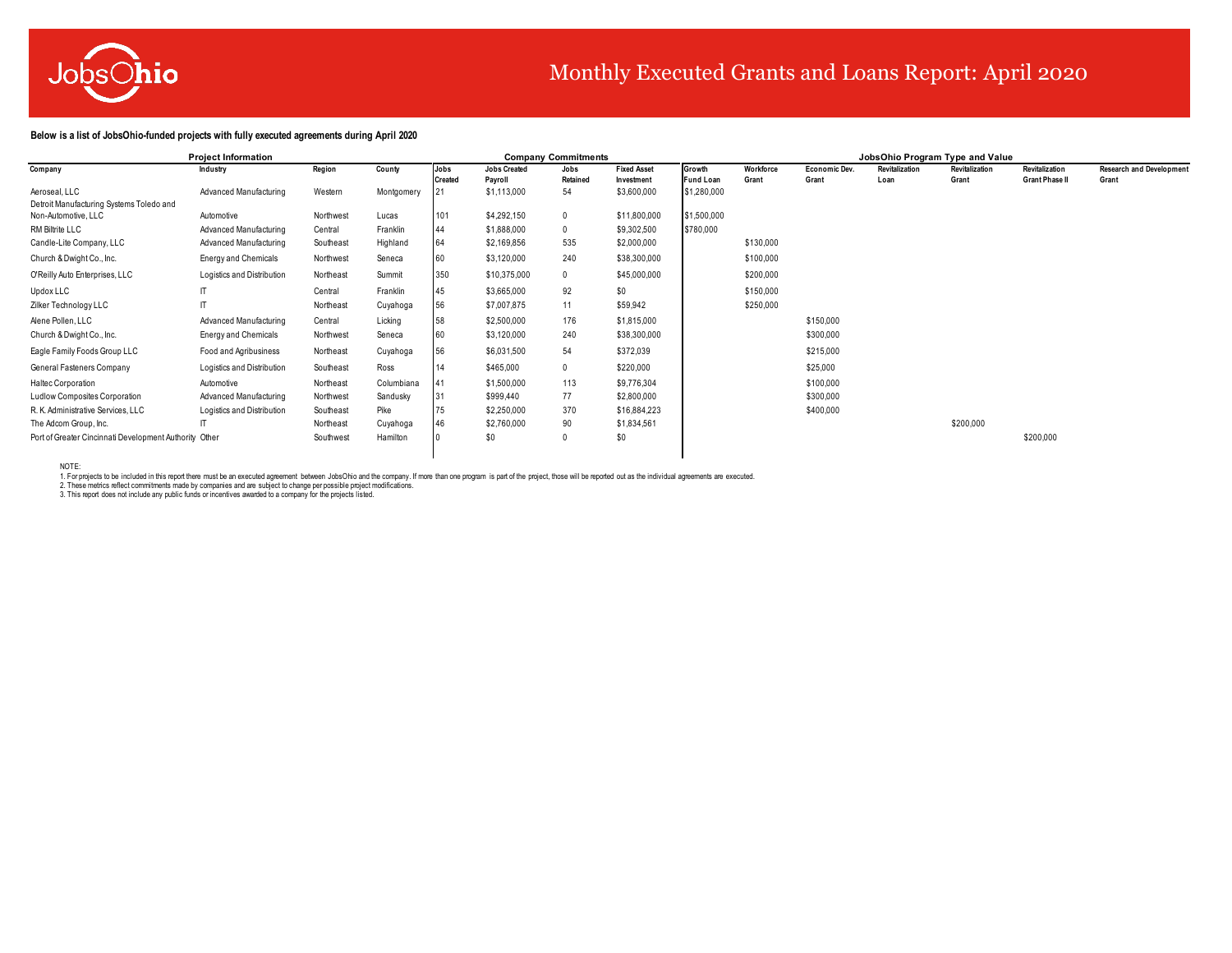

# Monthly Executed Grants and Loans Report: May 2020

### **Below is a list of JobsOhio-funded projects with fully executed agreements during May 2020**

|                                                               | <b>Project Information</b>  |                |                      |         |                     | <b>Company Commitments</b> |                    |                  |           |                      |                | JobsOhio Program Type and Value |                       |                                 |
|---------------------------------------------------------------|-----------------------------|----------------|----------------------|---------|---------------------|----------------------------|--------------------|------------------|-----------|----------------------|----------------|---------------------------------|-----------------------|---------------------------------|
| Company                                                       | Industry                    | Region         | County               | Jobs    | <b>Jobs Created</b> | Jobs                       | <b>Fixed Asset</b> | Growth           | Workforce | <b>Economic Dev.</b> | Revitalization | Revitalization                  | Revitalization        | <b>Research and Development</b> |
|                                                               |                             |                |                      | Created | Pavroll             | Retained                   | Investment         | <b>Fund Loan</b> | Grant     | Grant                | Loan           | Grant                           | <b>Grant Phase II</b> | Grant                           |
| Butler Animal Health Supply, LLC                              | Healthcare                  | Central        | Franklin             | 100     | \$6,000,000         | 228                        | \$2,200,000        |                  | \$100,000 |                      |                |                                 |                       |                                 |
| Callibrity Solutions, LLC<br>Columbus Section of The American |                             | Multi-Regional |                      | 95      | \$9,024,392         | 30                         | \$400,000          |                  | \$200,000 |                      |                |                                 |                       |                                 |
| <b>Chemical Society</b>                                       | Other                       | Central        | Franklin             | 20      | \$2,390,000         | 1305                       | \$100,000          |                  | \$150,000 |                      |                |                                 |                       |                                 |
| Market Track, LLC                                             | $\mathsf{I}$                | Northeast      | Cuyahoga             | 65      | \$2,080,000         | 70                         | \$0                |                  | \$65,000  |                      |                |                                 |                       |                                 |
| 80 Acres Urban Agriculture, Inc.                              | Food and Agribusiness       | Southwest      | Butler, Hamilton 125 |         | \$7,950,000         | 29                         | \$26,975,000       |                  |           | \$500,000            |                |                                 |                       |                                 |
| American Nuts LLC                                             | Food and Agribusiness       | Northeast      | Cuyahoga             |         | \$2,100,000         | 0                          | \$4,403,927        |                  |           | \$300,000            |                |                                 |                       |                                 |
| Art of Beauty Company, Inc.                                   | <b>Energy and Chemicals</b> | Northeast      | Cuyahoga             |         | \$145.454           | 44                         | \$125,000          |                  |           | \$50,000             |                |                                 |                       |                                 |
| Dansons Peebles LLC                                           | Food and Agribusiness       | Southeast      | Adams                | 21      | \$786,400           | 0                          | \$6,224,582        |                  |           | \$75,000             |                |                                 |                       |                                 |
| Essilor Laboratories of America, Inc.                         | Healthcare                  | Central        | Franklin             | 118     | \$4,518,530         | 342                        | \$24,200,000       |                  |           | \$100,000            |                |                                 |                       |                                 |
| Faxon Firearms, LLC                                           | Advanced Manufacturing      | Southwest      | Butler               | 15      | \$819,000           | 55                         | \$3,725,000        |                  |           | \$75,000             |                |                                 |                       |                                 |
| Hardy Diagnostics                                             | Healthcare                  | Southwest      | Warren               |         | \$208,000           | 128                        | \$250,000          |                  |           | \$50,000             |                |                                 |                       |                                 |
| L. M. Engineering, Inc.                                       | Advanced Manufacturing      | Northeast      | Mahoning             | 20      | \$930,000           | 21                         | \$706,340          |                  |           | \$75,000             |                |                                 |                       |                                 |
| Marelli North America, Inc.                                   | Automotive                  | Northwest      | Wood                 | 75      | \$2,900,000         |                            | \$10,900,000       |                  |           | \$500,000            |                |                                 |                       |                                 |
| Neaton Auto Products Manufacturing, Inc.                      | Automotive                  | Western        | Preble               | 70      | \$1,860,000         | 678                        | \$15,000,000       |                  |           | \$250,000            |                |                                 |                       |                                 |
| Nova Tube and Steel LLC                                       | Other                       | Northwest      | Fulton               | 102     | \$5,660,428         |                            | \$66,000,000       |                  |           | \$725,000            |                |                                 |                       |                                 |
| Upstart Network, Inc.                                         | <b>Financial Services</b>   | Central        | Franklin             | 257     | \$27,625,000        |                            | \$719,000          |                  |           | \$400,000            |                |                                 |                       |                                 |
| USA Firmware, LLC                                             | $\mathsf{I}$                | Northeast      | Cuyahoga             | 28      | \$3,229,000         | 15                         | \$200,000          |                  |           | \$65,000             |                |                                 |                       |                                 |
| 5500 Building, LLC                                            | Healthcare                  | Northeast      | Cuyahoga             | 60      | \$2,600,000         | 35                         | \$1,000,000        |                  |           |                      |                | \$150,000                       |                       |                                 |
| Kao USA Inc.                                                  | <b>Energy and Chemicals</b> | Southwest      | Hamilton             |         | \$2,700,000         | 521                        | \$35,000,000       |                  |           |                      |                | \$1,950,000                     |                       |                                 |
| Meridienne International, Inc.                                | Advanced Manufacturing      | Northeast      | Portage              | 14      | \$490,000           | 20                         | \$381,800          |                  |           |                      |                | \$75,000                        |                       |                                 |

NOTE: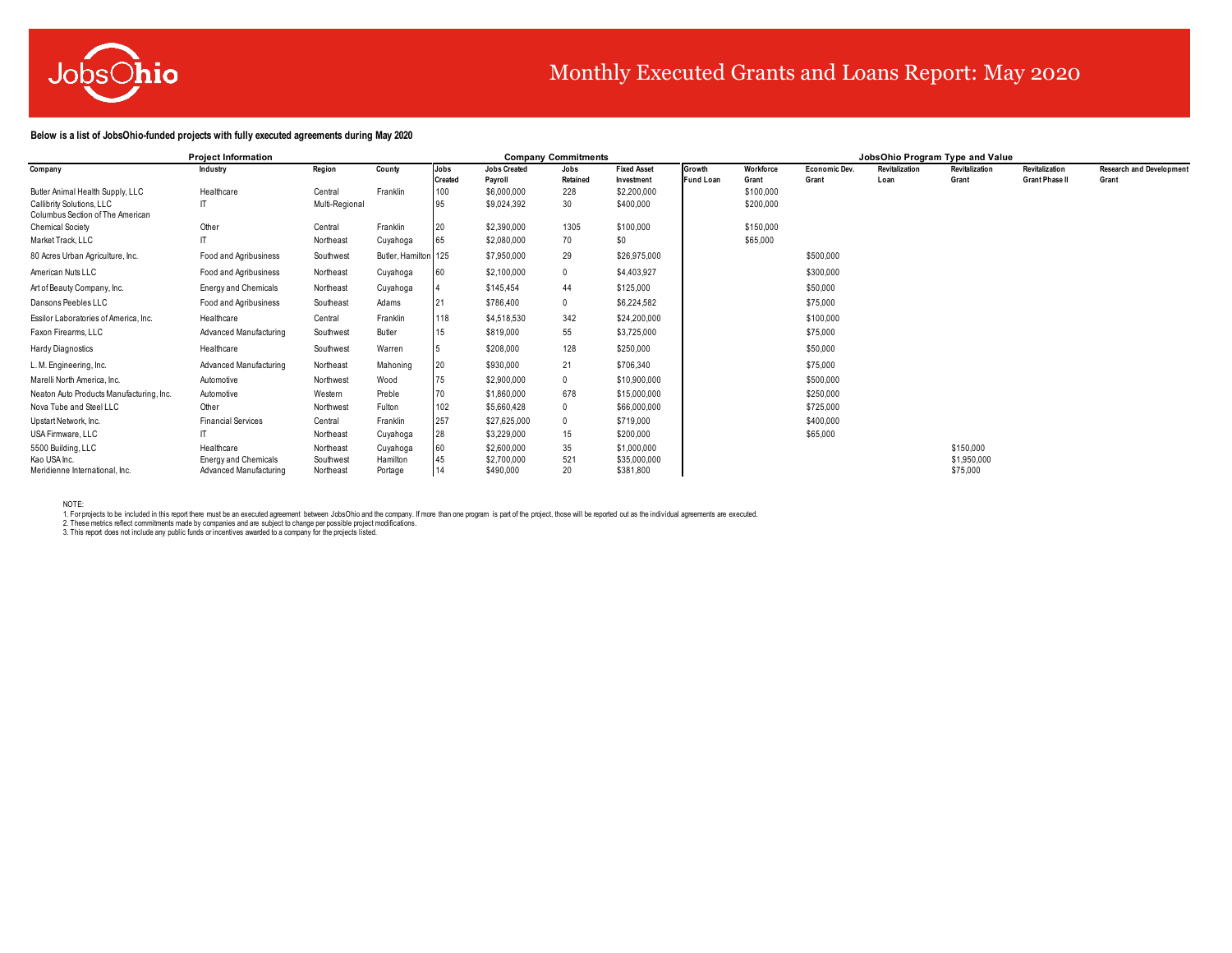

# Monthly Executed Grants and Loans Report: June 2020

### **Below is a list of JobsOhio-funded projects with fully executed agreements during June 2020**

|                                         | <b>Project Information</b>  |           |           |                |                     | <b>Company Commitments</b> |                    |                  |           |                      |                | JobsOhio Program Type and Value |                       |                                 |
|-----------------------------------------|-----------------------------|-----------|-----------|----------------|---------------------|----------------------------|--------------------|------------------|-----------|----------------------|----------------|---------------------------------|-----------------------|---------------------------------|
| Company                                 | Industry                    | Region    | County    | Jobs           | <b>Jobs Created</b> | Jobs                       | <b>Fixed Asset</b> | Growth           | Workforce | <b>Economic Dev.</b> | Revitalization | Revitalization                  | Revitalization        | <b>Research and Development</b> |
|                                         |                             |           |           | <b>Created</b> | Pavroll             | Retained                   | Investment         | <b>Fund Loan</b> | Grant     | Grant                | Loan           | Grant                           | <b>Grant Phase II</b> | Grant                           |
| Buckeye Mask Company, LLC               | Advanced Manufacturing      | Northeast | Cuyahoga  |                | \$425,000           |                            | \$1,800,000        | \$1,800,000      |           |                      |                |                                 |                       |                                 |
| Stitches USA LLC                        | Advanced Manufacturing      | Southeast | Holmes    |                | \$300,000           |                            | \$1,200,000        | \$1,200,000      |           |                      |                |                                 |                       |                                 |
| Tulkoff Food Products Ohio LLC          | Food and Agribusiness       | Southwest | Hamilton  | 20             | \$1,100,000         |                            | \$7,965,000        | \$1,600,000      |           |                      |                |                                 |                       |                                 |
| Morgan Truck Body, LLC                  | Automotive                  | Northeast | Wayne     | 139            | \$4,865,000         |                            | \$24,350,000       |                  | \$150,000 |                      |                | \$850,000                       |                       |                                 |
| SPS Technologies, LLC                   | Aerospace and Aviation      | Southwest | Warren    | 190            | \$14,550,000        |                            | \$128,700,000      |                  | \$600,000 | \$1,000,000          |                |                                 |                       |                                 |
| Carvana, LLC                            | Logistics and Distribution  | Southwest | Butler    | 400            | \$13,312,000        | $\mathbf{0}$               | \$24,165,000       |                  |           | \$175,000            |                |                                 |                       |                                 |
| Cleveland Kitchen Co.                   | Food and Agribusiness       | Northeast | Cuyahoga  | 45             | \$1,321,687         | 45                         | \$685,000          |                  |           | \$50,000             |                |                                 |                       |                                 |
| Crozier Welding, LLC                    | <b>Energy and Chemicals</b> | Southeast | Coshocton | 15             | \$900,120           | 30                         | \$1,665,000        |                  |           | \$75,000             |                |                                 |                       |                                 |
| Dolgencorp, LLC                         | Logistics and Distribution  | Southeast | Muskingum | 55             | \$1,830,400         | 758                        | \$18,500,000       |                  |           | \$150,000            |                |                                 |                       |                                 |
| HP Pelzer Automotive Systems, Inc.      | Automotive                  | Northwest | Lucas     | 79             | \$3,543,744         | 0                          | \$8,826,000        |                  |           | \$350,000            |                |                                 |                       |                                 |
| Snowville Creamery, LLC                 | Food and Agribusiness       | Southeast | Meigs     |                | \$54,080            | 30                         | \$79,000           |                  |           | \$50,000             |                |                                 |                       |                                 |
| Specialized Technology Resources, Inc.  | Advanced Manufacturing      | Northwest | Huron     | 51             | \$2,700,000         | $\mathbf{0}$               | \$3,000,000        |                  |           | \$400,000            |                |                                 |                       |                                 |
| The Davey Tree Expert Company           | Other                       | Northeast | Portage   | 70             | \$4,300,000         | 406                        | \$12,500,000       |                  |           | \$300,000            |                |                                 |                       |                                 |
| Thermoseal Inc.                         | Advanced Manufacturing      | Western   | Shelby    |                | \$274,560           | 28                         | \$820,000          |                  |           | \$82,000             |                |                                 |                       |                                 |
| Mi-De-Con, Inc.                         | <b>Energy and Chemicals</b> | Southeast | Lawrence  | 15             | \$1,200,000         | 75                         | \$1,061,000        |                  |           |                      |                | \$250,000                       |                       |                                 |
| Hitachi Healthcare Americas Corporation | Healthcare                  | Northeast | Summit    |                | \$4,000,000         | 168                        | \$3,350,000        |                  |           |                      |                |                                 |                       | \$1,750,000                     |
|                                         |                             |           |           |                |                     |                            |                    |                  |           |                      |                |                                 |                       |                                 |

NOTE: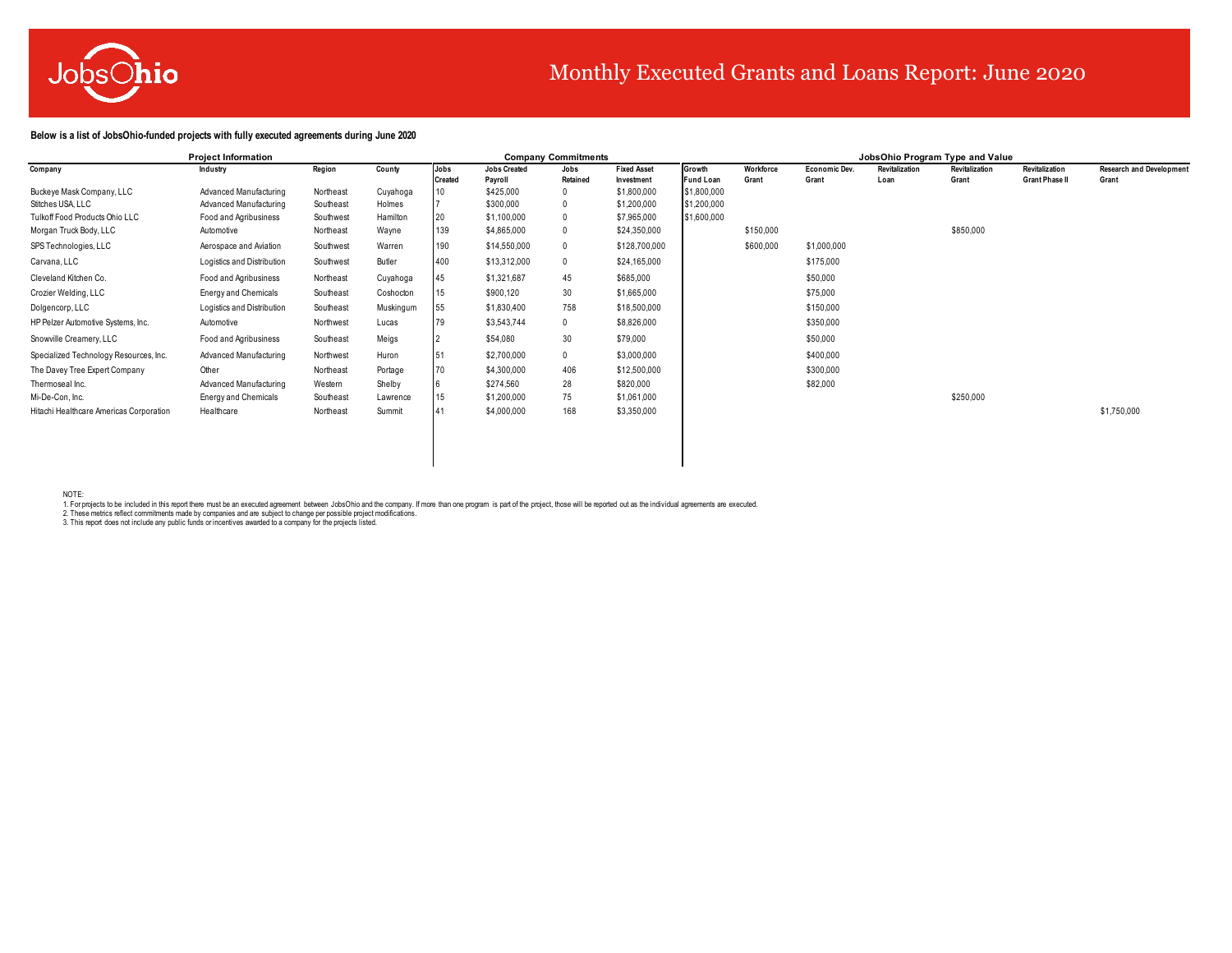

# Monthly Executed Grants and Loans Report: July 2020

**Below is a list of JobsOhio-funded projects with fully executed agreements during July 2020**

|                                         | <b>Project Information</b>  |           |          |                |                     | <b>Company Commitments</b> |                    |                  |           |                      | JobsOhio Program Type and Value |                       |                       |                                 |
|-----------------------------------------|-----------------------------|-----------|----------|----------------|---------------------|----------------------------|--------------------|------------------|-----------|----------------------|---------------------------------|-----------------------|-----------------------|---------------------------------|
| Company                                 | Industry                    | Region    | County   | Jobs           | <b>Jobs Created</b> | Jobs                       | <b>Fixed Asset</b> | Growth           | Workforce | <b>Economic Dev.</b> | <b>Revitalization</b>           | <b>Revitalization</b> | <b>Revitalization</b> | <b>Research and Development</b> |
|                                         |                             |           |          | <b>Created</b> | Pavroll             | Retained                   | Investment         | <b>Fund Loan</b> | Grant     | Grant                | Loan                            | Grant                 | <b>Grant Phase II</b> | Grant                           |
| C.B.S. Boring and Machine Company, Inc. | Automotive                  | Northwest | Defiance | 30             | \$1,500,096         | 20                         | \$15,000,000       |                  | \$50,000  |                      |                                 |                       |                       |                                 |
| Fathom SEO, LLC                         |                             | Northeast | Cuyahoga | 35             | \$2,800,000         | 68                         | \$2,880,000        |                  | \$150,000 |                      |                                 |                       |                       |                                 |
| Origin Venture LLC                      | Advanced Manufacturing      | Southwest | Butler   |                | \$4,680,000         |                            | \$56,129,061       |                  | \$400,000 | \$400,000            |                                 |                       |                       |                                 |
| Brew Brothers Trucking LLC              | Logistics and Distribution  | Southeast | Pike     | 24             | \$1,124,800         |                            | \$242,000          |                  |           | \$35,000             |                                 |                       |                       |                                 |
| Bulten North America LLC                | Automotive                  | Northeast | Portage  | 35             | \$2,700,000         | 21                         | \$4,300,000        |                  |           | \$100,000            |                                 |                       |                       |                                 |
| Logoplaste Lima LLC                     | Advanced Manufacturing      | Northwest | Allen    | 51             | \$2,847,000         |                            | \$35,000,000       |                  |           | \$365,000            |                                 |                       |                       |                                 |
| Lorad, LLC                              | Advanced Manufacturing      | Northeast | Lorain   | 22             | \$1,230,000         | 59                         | \$360,000          |                  |           | \$90,000             |                                 |                       |                       |                                 |
| Perishable Shipping Solutions LLC       | Food and Agribusiness       | Northeast | Trumbull | 85             | \$2,641,200         | 38                         | \$605,000          |                  |           | \$75,000             |                                 |                       |                       |                                 |
| NPA Coatings Inc.                       | <b>Energy and Chemicals</b> | Northeast | Cuyahoga | 29             | \$1,900,000         | 182                        | \$6,278,000        |                  |           |                      |                                 | \$250,000             |                       |                                 |
|                                         |                             |           |          |                |                     |                            |                    |                  |           |                      |                                 |                       |                       |                                 |

NOTE: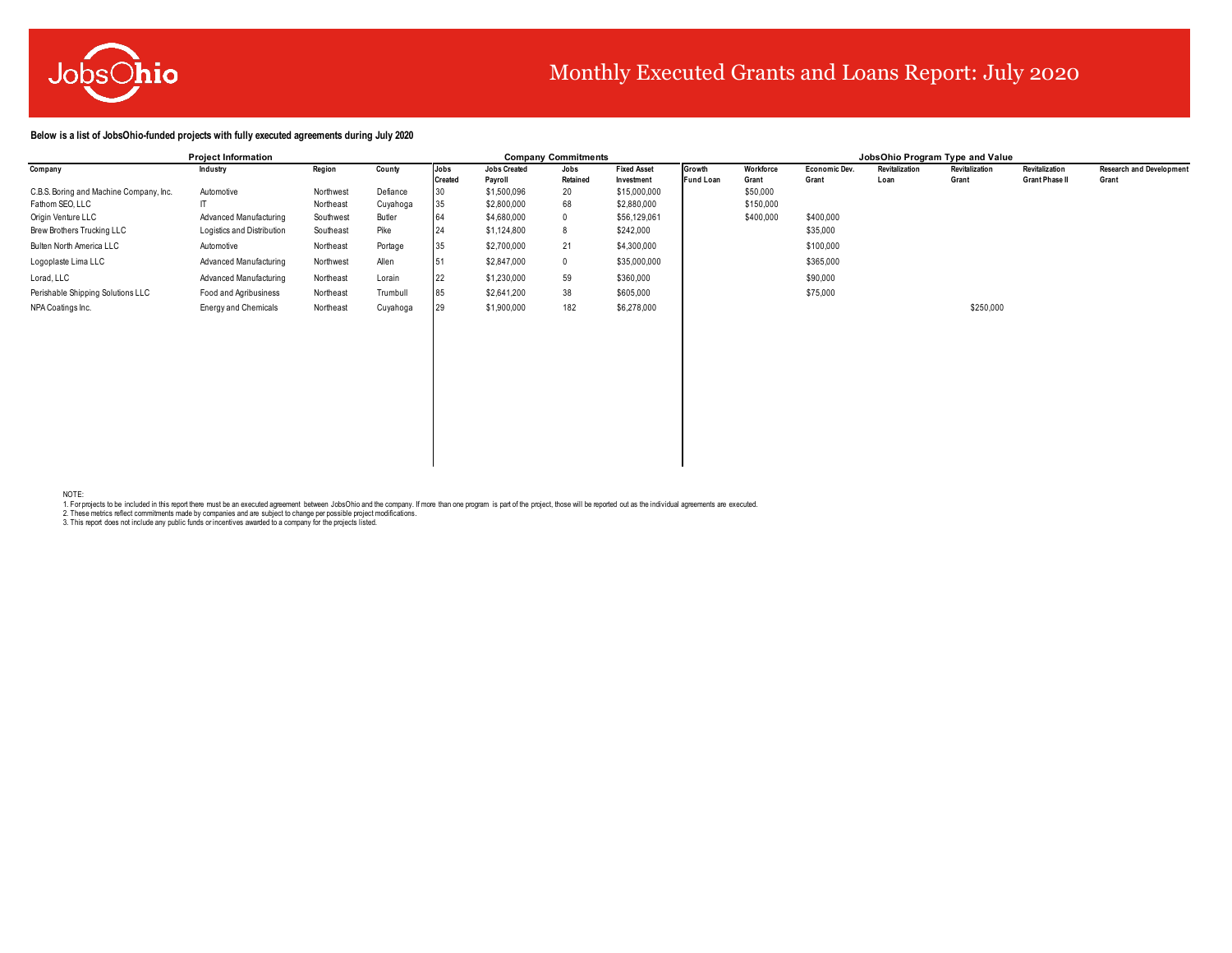

# Monthly Executed Grants and Loans Report: August 2020

### **Below is a list of JobsOhio-funded projects with fully executed agreements during August 2020**

|                                            | <b>Project Information</b>              |                    |                 |                                | <b>Company Commitments</b> |                                  |                            |                    |                        | JobsOhio Program Type and Value |                        |                           |
|--------------------------------------------|-----------------------------------------|--------------------|-----------------|--------------------------------|----------------------------|----------------------------------|----------------------------|--------------------|------------------------|---------------------------------|------------------------|---------------------------|
| Company                                    | Region<br>Industry                      | County             | Jobs<br>Created | <b>Jobs Created</b><br>Payroll | Jobs<br>Retained           | <b>Fixed Asset</b><br>Investment | Growth<br><b>Fund Loan</b> | Workforce<br>Grant | Economic Dev.<br>Grant | Revitalization<br>Grant         | <b>Inclusion Grant</b> | Spec Development-<br>OHSE |
| The Ultra-Met Company                      | Advanced Manufacturing<br>Western       | Champaign          | 22              | \$1,205,000                    | 115                        | \$4,065,000                      | \$1,500,000                |                    |                        |                                 |                        |                           |
| Keim Lumber Company                        | Advanced Manufacturing<br>Southeast     | Holmes             | 35              | \$1,164,800                    | 493                        | \$1,251,000                      |                            | \$75,000           |                        |                                 |                        |                           |
| Safran Power USA, LLC                      | Northeast<br>Aerospace and Aviation     | Summit             |                 | \$0                            | 105                        | \$0\$                            |                            | \$225,000          |                        |                                 |                        |                           |
| Tiger Pistol Inc.                          | Northeast                               | Cuyahoga           | 25              | \$2,318,875                    | 11                         | \$18,000                         |                            | \$65,000           |                        |                                 |                        |                           |
| Brakefire, Incorporated                    | Other<br>Southwest                      | Hamilton           | 48              | \$4,230,756                    | 107                        | \$6,100,000                      |                            |                    | \$200,000              |                                 |                        |                           |
| Coblentz Distributing, Inc.                | Food and Agribusiness<br>Southeast      | Holmes             | 13              | \$484.827                      | 165                        | \$1,500,000                      |                            |                    | \$50,000               |                                 |                        |                           |
| Hydraulic Manifolds, USA LLC               | Advanced Manufacturing<br>Northeast     | Summit             |                 | \$900,000                      | 0                          | \$2,650,000                      |                            |                    | \$75,000               |                                 |                        |                           |
| Infinium Wall Systems, Inc.                | Advanced Manufacturing<br>Northeast     | Cuyahoga           | 20              | \$1,200,000                    | 48                         | \$10,450,882                     |                            |                    | \$425,000              |                                 |                        |                           |
| International Cushioning Company LLC       | Advanced Manufacturing<br>Northwest     | Sandusky           | 75              | \$3,400,000                    | 0                          | \$3,604,260                      |                            |                    | \$300,000              |                                 |                        |                           |
| Menard, Inc.                               | Logistics and Distribution<br>Northeast | Portage            | 90              | \$3,499,239                    | 0                          | \$54,777,350                     |                            |                    | \$450,000              |                                 |                        |                           |
| Thaler Machine Company LLC                 | Advanced Manufacturing<br>Southwest     | Warren             | 30              | \$1,250,000                    | 110                        | \$7,700,000                      |                            |                    | \$75,000               |                                 |                        |                           |
| The Louis G. Freeman Company, LLC          | Northwest<br>Advanced Manufacturing     | Sandusky           | 29              | \$1,387,360                    | 68                         | \$1,557,000                      |                            |                    | \$125,000              |                                 |                        |                           |
| The Mennel Milling Company                 | Food and Agribusiness<br>Northwest      | Seneca and Hancock |                 | \$449,280                      | 210                        | \$8,736,893                      |                            |                    | \$75,000               |                                 |                        |                           |
| Trov Laminating and Coating, Inc.          | Western<br>Advanced Manufacturing       | Miami              |                 | \$2,154,760                    | 41                         | \$1,860,000                      |                            |                    | \$300,000              |                                 |                        |                           |
| Ironhawk Industrial Distribution LLC       | Advanced Manufacturing<br>Northeast     | Cuyahoga           |                 | \$2,200,000                    | 6                          | \$1,132,000                      |                            |                    |                        | \$200,000                       |                        |                           |
| Phoenix Quality MFG, LLC                   | Advanced Manufacturing<br>Southeast     | Jackson            |                 | \$1,664,000                    | 0                          | \$4,263,100                      |                            |                    |                        | \$250,000                       |                        |                           |
| Advantage Tent Fittings, Inc.              | Advanced Manufacturing<br>Southeast     | Ross               |                 | \$74,880                       | 11                         | \$76,325                         |                            |                    |                        |                                 | \$20,000               |                           |
| TTL Associates, Inc.                       | Other<br>Northwest                      | Lucas              |                 | \$374,400                      | 58                         | \$296,450                        |                            |                    |                        |                                 | \$50,000               |                           |
| Zanesville Muskingum County Port Authority | Other<br>Southeast                      | Muskingum          |                 | \$0                            | 0                          | $\$0$                            |                            |                    |                        |                                 |                        | \$3,090,000               |
|                                            |                                         |                    |                 |                                |                            |                                  |                            |                    |                        |                                 |                        |                           |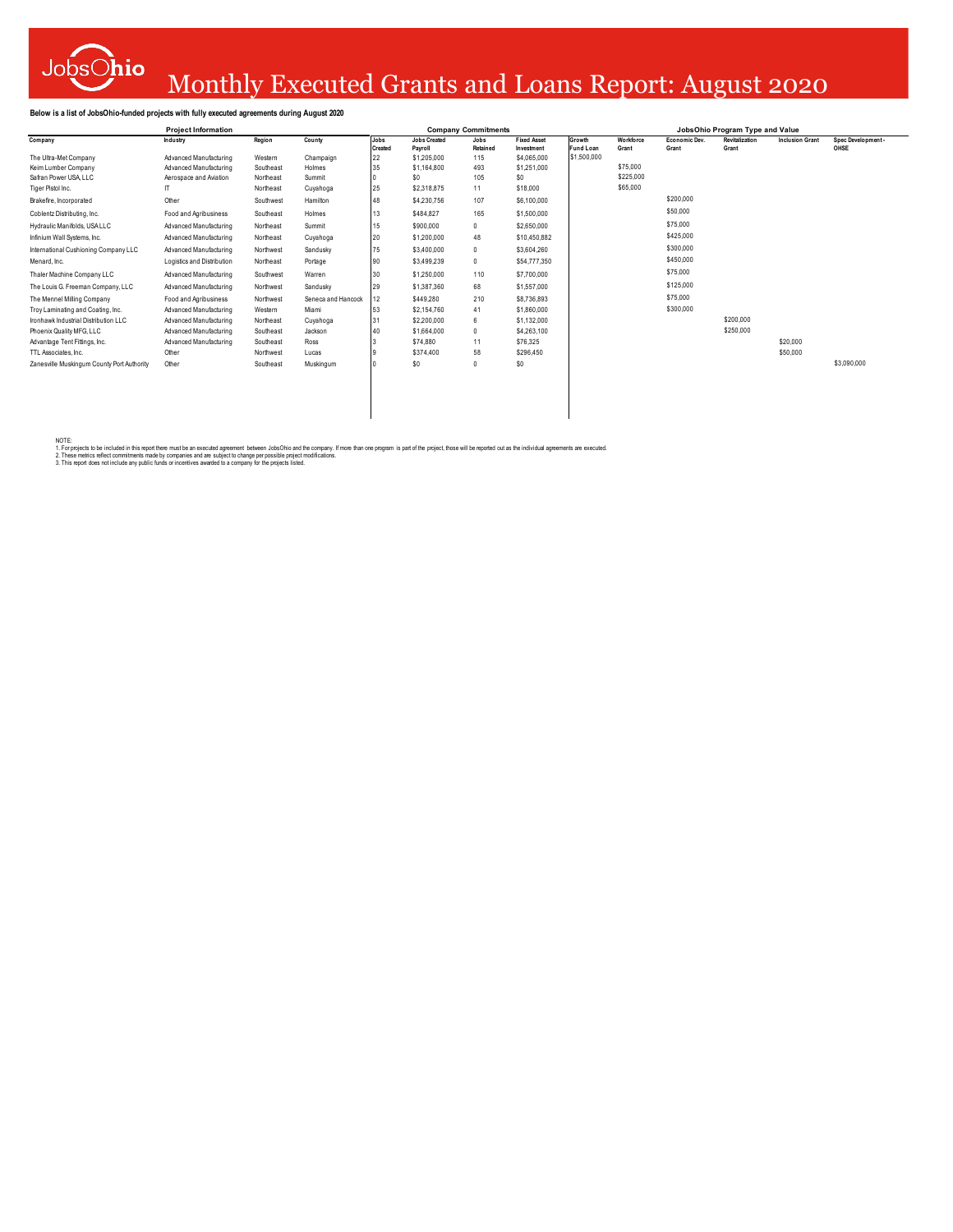# JobsOhio

# Monthly Executed Grants and Loans Report: September 2020

### **Below is a list of JobsOhio-funded projects with fully executed agreements during September 2020**

| Region<br><b>Jobs Created</b><br>Workforce<br><b>Revitalization Grant</b><br><b>Inclusion Grant</b><br>Spec Development-<br>Company<br>County<br>Jobs<br><b>Fixed Asset</b><br>Economic Dev.<br>Industry<br>Jobs<br>Retained<br>Pavroll<br><b>Created</b><br>Investment<br>Grant<br><b>OHSE</b><br>Grant<br>\$2.871.835<br>\$3,270,000<br>218<br>\$100,000<br>\$325,000<br>Advanced Manufacturing<br>Dorel Home Furnishings, Inc.<br>Northwest<br>Seneca<br>\$1,140,000<br>\$225,000<br>0<br>\$30,000<br>Miller Plating LLC<br>Advanced Manufacturing<br>Northeast<br>Medina<br>\$7,736,000<br>\$78,175,000<br>105<br>118<br>\$550,000<br>American Craft Brewery LLC<br>Food and Agribusiness<br>Southwest<br>Hamilton<br>52<br>\$2,000,000<br>\$220,000<br>20<br>\$75,000<br>Ardent Technologies Inc.<br>Technology<br>Western<br>Montgomery<br>\$75,000<br>81<br>Advanced Manufacturing<br>Butler<br>\$1,865,760<br>\$292,498<br>Heritage Bag Company<br>Southwest<br>\$200,000<br>83<br>\$2,508,772<br>\$3,476,000<br>Schlabach Wood Design, Inc.<br>Advanced Manufacturing<br>Southeast<br>Coshocton<br>\$2,000,000<br>245<br>\$10,886,851<br>Union Home Mortgage Corp.<br><b>Financial Services</b><br>Northeast<br>450<br>\$29,250,000<br>Cuyahoga<br>\$35,000<br>\$200,000<br>8<br>\$53,500<br>ACE Products & Consulting, LLC<br>Shale Energy and Petrochemicals<br>Northeast<br>Portage<br>\$50,000<br>9<br>\$237,805<br>\$390,080<br>Borer Corporation<br>Advanced Manufacturing<br>Northwest<br>Seneca<br>\$50,000<br>\$216,320<br>0<br>\$600,000<br>Circle M Meats, LLC<br>Food Sciences and Agriculture<br>Southeast<br>Jackson<br>\$50,000<br>20<br>\$365,000<br>Evanston Investments LLC<br>Allen<br>\$90,480<br>Advanced Manufacturing<br>Northwest<br>\$25,000<br>10 <sup>1</sup><br>JB-Nets, LLC<br>Gallia<br>\$70,000<br>\$80,000<br>Information Services and Software<br>Southeast<br>\$25,000<br>\$137,280<br>8<br>Scioto<br>\$120,000<br>MAKO Finished Products, Inc.<br>Advanced Manufacturing<br>Southeast<br>\$50,000<br>10<br>\$7,000<br>Advanced Manufacturing<br>Southwest<br>Hamilton<br>\$750,000<br>Micropyretics Heaters International Inc.<br>\$50,000<br>\$85,000<br>\$92,000<br>Milsek Furniture Polish, Inc.<br>Shale Energy and Petrochemicals<br>Northeast<br>Columbiana<br>$\overline{4}$<br>\$50,000<br>\$99,840<br>14<br>\$330,000<br>Gallia<br>Patricia Rawlinson Designs LLC<br>Advanced Manufacturing<br>Southeast<br>\$50,000<br>17<br>R & C Packing, Inc.<br>Food Sciences and Agriculture<br>Southeast<br>Gallia<br>\$211,120<br>\$1,500,000<br>\$50,000<br>Gallia<br>\$74,880<br>5<br>\$164,300<br>Silver Bridge Coffee Company, LLC<br>Food Sciences and Agriculture<br>Southeast<br>\$40,000<br>Scioto<br>Swartz Race Cars, Inc.<br>Automotive<br>\$47,840<br>5<br>\$98,704<br>Southeast<br>\$25,000<br>Allen<br>\$62,355<br>Wellman Services LLC<br>Advanced Manufacturing<br>Northwest<br>\$200,000<br>Athens<br>\$0<br>\$2,892,000<br>\$2,892,000*<br>Other<br>Southeast<br>Athens County Port Authority | <b>Project Information</b> |  |  | <b>Company Commitments</b> |  |  |  |
|--------------------------------------------------------------------------------------------------------------------------------------------------------------------------------------------------------------------------------------------------------------------------------------------------------------------------------------------------------------------------------------------------------------------------------------------------------------------------------------------------------------------------------------------------------------------------------------------------------------------------------------------------------------------------------------------------------------------------------------------------------------------------------------------------------------------------------------------------------------------------------------------------------------------------------------------------------------------------------------------------------------------------------------------------------------------------------------------------------------------------------------------------------------------------------------------------------------------------------------------------------------------------------------------------------------------------------------------------------------------------------------------------------------------------------------------------------------------------------------------------------------------------------------------------------------------------------------------------------------------------------------------------------------------------------------------------------------------------------------------------------------------------------------------------------------------------------------------------------------------------------------------------------------------------------------------------------------------------------------------------------------------------------------------------------------------------------------------------------------------------------------------------------------------------------------------------------------------------------------------------------------------------------------------------------------------------------------------------------------------------------------------------------------------------------------------------------------------------------------------------------------------------------------------------------------------------------------------------------------------------------------------------------------------------------------------------------------------------------------------------------------------------------------------------------------------------------------------------------------------------------------------------------------------------------------------------------------------------------------------------------------------------------------------------------------|----------------------------|--|--|----------------------------|--|--|--|
|                                                                                                                                                                                                                                                                                                                                                                                                                                                                                                                                                                                                                                                                                                                                                                                                                                                                                                                                                                                                                                                                                                                                                                                                                                                                                                                                                                                                                                                                                                                                                                                                                                                                                                                                                                                                                                                                                                                                                                                                                                                                                                                                                                                                                                                                                                                                                                                                                                                                                                                                                                                                                                                                                                                                                                                                                                                                                                                                                                                                                                                              |                            |  |  |                            |  |  |  |
|                                                                                                                                                                                                                                                                                                                                                                                                                                                                                                                                                                                                                                                                                                                                                                                                                                                                                                                                                                                                                                                                                                                                                                                                                                                                                                                                                                                                                                                                                                                                                                                                                                                                                                                                                                                                                                                                                                                                                                                                                                                                                                                                                                                                                                                                                                                                                                                                                                                                                                                                                                                                                                                                                                                                                                                                                                                                                                                                                                                                                                                              |                            |  |  |                            |  |  |  |
|                                                                                                                                                                                                                                                                                                                                                                                                                                                                                                                                                                                                                                                                                                                                                                                                                                                                                                                                                                                                                                                                                                                                                                                                                                                                                                                                                                                                                                                                                                                                                                                                                                                                                                                                                                                                                                                                                                                                                                                                                                                                                                                                                                                                                                                                                                                                                                                                                                                                                                                                                                                                                                                                                                                                                                                                                                                                                                                                                                                                                                                              |                            |  |  |                            |  |  |  |
|                                                                                                                                                                                                                                                                                                                                                                                                                                                                                                                                                                                                                                                                                                                                                                                                                                                                                                                                                                                                                                                                                                                                                                                                                                                                                                                                                                                                                                                                                                                                                                                                                                                                                                                                                                                                                                                                                                                                                                                                                                                                                                                                                                                                                                                                                                                                                                                                                                                                                                                                                                                                                                                                                                                                                                                                                                                                                                                                                                                                                                                              |                            |  |  |                            |  |  |  |
|                                                                                                                                                                                                                                                                                                                                                                                                                                                                                                                                                                                                                                                                                                                                                                                                                                                                                                                                                                                                                                                                                                                                                                                                                                                                                                                                                                                                                                                                                                                                                                                                                                                                                                                                                                                                                                                                                                                                                                                                                                                                                                                                                                                                                                                                                                                                                                                                                                                                                                                                                                                                                                                                                                                                                                                                                                                                                                                                                                                                                                                              |                            |  |  |                            |  |  |  |
|                                                                                                                                                                                                                                                                                                                                                                                                                                                                                                                                                                                                                                                                                                                                                                                                                                                                                                                                                                                                                                                                                                                                                                                                                                                                                                                                                                                                                                                                                                                                                                                                                                                                                                                                                                                                                                                                                                                                                                                                                                                                                                                                                                                                                                                                                                                                                                                                                                                                                                                                                                                                                                                                                                                                                                                                                                                                                                                                                                                                                                                              |                            |  |  |                            |  |  |  |
|                                                                                                                                                                                                                                                                                                                                                                                                                                                                                                                                                                                                                                                                                                                                                                                                                                                                                                                                                                                                                                                                                                                                                                                                                                                                                                                                                                                                                                                                                                                                                                                                                                                                                                                                                                                                                                                                                                                                                                                                                                                                                                                                                                                                                                                                                                                                                                                                                                                                                                                                                                                                                                                                                                                                                                                                                                                                                                                                                                                                                                                              |                            |  |  |                            |  |  |  |
|                                                                                                                                                                                                                                                                                                                                                                                                                                                                                                                                                                                                                                                                                                                                                                                                                                                                                                                                                                                                                                                                                                                                                                                                                                                                                                                                                                                                                                                                                                                                                                                                                                                                                                                                                                                                                                                                                                                                                                                                                                                                                                                                                                                                                                                                                                                                                                                                                                                                                                                                                                                                                                                                                                                                                                                                                                                                                                                                                                                                                                                              |                            |  |  |                            |  |  |  |
|                                                                                                                                                                                                                                                                                                                                                                                                                                                                                                                                                                                                                                                                                                                                                                                                                                                                                                                                                                                                                                                                                                                                                                                                                                                                                                                                                                                                                                                                                                                                                                                                                                                                                                                                                                                                                                                                                                                                                                                                                                                                                                                                                                                                                                                                                                                                                                                                                                                                                                                                                                                                                                                                                                                                                                                                                                                                                                                                                                                                                                                              |                            |  |  |                            |  |  |  |
|                                                                                                                                                                                                                                                                                                                                                                                                                                                                                                                                                                                                                                                                                                                                                                                                                                                                                                                                                                                                                                                                                                                                                                                                                                                                                                                                                                                                                                                                                                                                                                                                                                                                                                                                                                                                                                                                                                                                                                                                                                                                                                                                                                                                                                                                                                                                                                                                                                                                                                                                                                                                                                                                                                                                                                                                                                                                                                                                                                                                                                                              |                            |  |  |                            |  |  |  |
|                                                                                                                                                                                                                                                                                                                                                                                                                                                                                                                                                                                                                                                                                                                                                                                                                                                                                                                                                                                                                                                                                                                                                                                                                                                                                                                                                                                                                                                                                                                                                                                                                                                                                                                                                                                                                                                                                                                                                                                                                                                                                                                                                                                                                                                                                                                                                                                                                                                                                                                                                                                                                                                                                                                                                                                                                                                                                                                                                                                                                                                              |                            |  |  |                            |  |  |  |
|                                                                                                                                                                                                                                                                                                                                                                                                                                                                                                                                                                                                                                                                                                                                                                                                                                                                                                                                                                                                                                                                                                                                                                                                                                                                                                                                                                                                                                                                                                                                                                                                                                                                                                                                                                                                                                                                                                                                                                                                                                                                                                                                                                                                                                                                                                                                                                                                                                                                                                                                                                                                                                                                                                                                                                                                                                                                                                                                                                                                                                                              |                            |  |  |                            |  |  |  |
|                                                                                                                                                                                                                                                                                                                                                                                                                                                                                                                                                                                                                                                                                                                                                                                                                                                                                                                                                                                                                                                                                                                                                                                                                                                                                                                                                                                                                                                                                                                                                                                                                                                                                                                                                                                                                                                                                                                                                                                                                                                                                                                                                                                                                                                                                                                                                                                                                                                                                                                                                                                                                                                                                                                                                                                                                                                                                                                                                                                                                                                              |                            |  |  |                            |  |  |  |
|                                                                                                                                                                                                                                                                                                                                                                                                                                                                                                                                                                                                                                                                                                                                                                                                                                                                                                                                                                                                                                                                                                                                                                                                                                                                                                                                                                                                                                                                                                                                                                                                                                                                                                                                                                                                                                                                                                                                                                                                                                                                                                                                                                                                                                                                                                                                                                                                                                                                                                                                                                                                                                                                                                                                                                                                                                                                                                                                                                                                                                                              |                            |  |  |                            |  |  |  |
|                                                                                                                                                                                                                                                                                                                                                                                                                                                                                                                                                                                                                                                                                                                                                                                                                                                                                                                                                                                                                                                                                                                                                                                                                                                                                                                                                                                                                                                                                                                                                                                                                                                                                                                                                                                                                                                                                                                                                                                                                                                                                                                                                                                                                                                                                                                                                                                                                                                                                                                                                                                                                                                                                                                                                                                                                                                                                                                                                                                                                                                              |                            |  |  |                            |  |  |  |
|                                                                                                                                                                                                                                                                                                                                                                                                                                                                                                                                                                                                                                                                                                                                                                                                                                                                                                                                                                                                                                                                                                                                                                                                                                                                                                                                                                                                                                                                                                                                                                                                                                                                                                                                                                                                                                                                                                                                                                                                                                                                                                                                                                                                                                                                                                                                                                                                                                                                                                                                                                                                                                                                                                                                                                                                                                                                                                                                                                                                                                                              |                            |  |  |                            |  |  |  |
|                                                                                                                                                                                                                                                                                                                                                                                                                                                                                                                                                                                                                                                                                                                                                                                                                                                                                                                                                                                                                                                                                                                                                                                                                                                                                                                                                                                                                                                                                                                                                                                                                                                                                                                                                                                                                                                                                                                                                                                                                                                                                                                                                                                                                                                                                                                                                                                                                                                                                                                                                                                                                                                                                                                                                                                                                                                                                                                                                                                                                                                              |                            |  |  |                            |  |  |  |
|                                                                                                                                                                                                                                                                                                                                                                                                                                                                                                                                                                                                                                                                                                                                                                                                                                                                                                                                                                                                                                                                                                                                                                                                                                                                                                                                                                                                                                                                                                                                                                                                                                                                                                                                                                                                                                                                                                                                                                                                                                                                                                                                                                                                                                                                                                                                                                                                                                                                                                                                                                                                                                                                                                                                                                                                                                                                                                                                                                                                                                                              |                            |  |  |                            |  |  |  |
|                                                                                                                                                                                                                                                                                                                                                                                                                                                                                                                                                                                                                                                                                                                                                                                                                                                                                                                                                                                                                                                                                                                                                                                                                                                                                                                                                                                                                                                                                                                                                                                                                                                                                                                                                                                                                                                                                                                                                                                                                                                                                                                                                                                                                                                                                                                                                                                                                                                                                                                                                                                                                                                                                                                                                                                                                                                                                                                                                                                                                                                              |                            |  |  |                            |  |  |  |
|                                                                                                                                                                                                                                                                                                                                                                                                                                                                                                                                                                                                                                                                                                                                                                                                                                                                                                                                                                                                                                                                                                                                                                                                                                                                                                                                                                                                                                                                                                                                                                                                                                                                                                                                                                                                                                                                                                                                                                                                                                                                                                                                                                                                                                                                                                                                                                                                                                                                                                                                                                                                                                                                                                                                                                                                                                                                                                                                                                                                                                                              |                            |  |  |                            |  |  |  |
|                                                                                                                                                                                                                                                                                                                                                                                                                                                                                                                                                                                                                                                                                                                                                                                                                                                                                                                                                                                                                                                                                                                                                                                                                                                                                                                                                                                                                                                                                                                                                                                                                                                                                                                                                                                                                                                                                                                                                                                                                                                                                                                                                                                                                                                                                                                                                                                                                                                                                                                                                                                                                                                                                                                                                                                                                                                                                                                                                                                                                                                              |                            |  |  |                            |  |  |  |
|                                                                                                                                                                                                                                                                                                                                                                                                                                                                                                                                                                                                                                                                                                                                                                                                                                                                                                                                                                                                                                                                                                                                                                                                                                                                                                                                                                                                                                                                                                                                                                                                                                                                                                                                                                                                                                                                                                                                                                                                                                                                                                                                                                                                                                                                                                                                                                                                                                                                                                                                                                                                                                                                                                                                                                                                                                                                                                                                                                                                                                                              |                            |  |  |                            |  |  |  |

NOTE: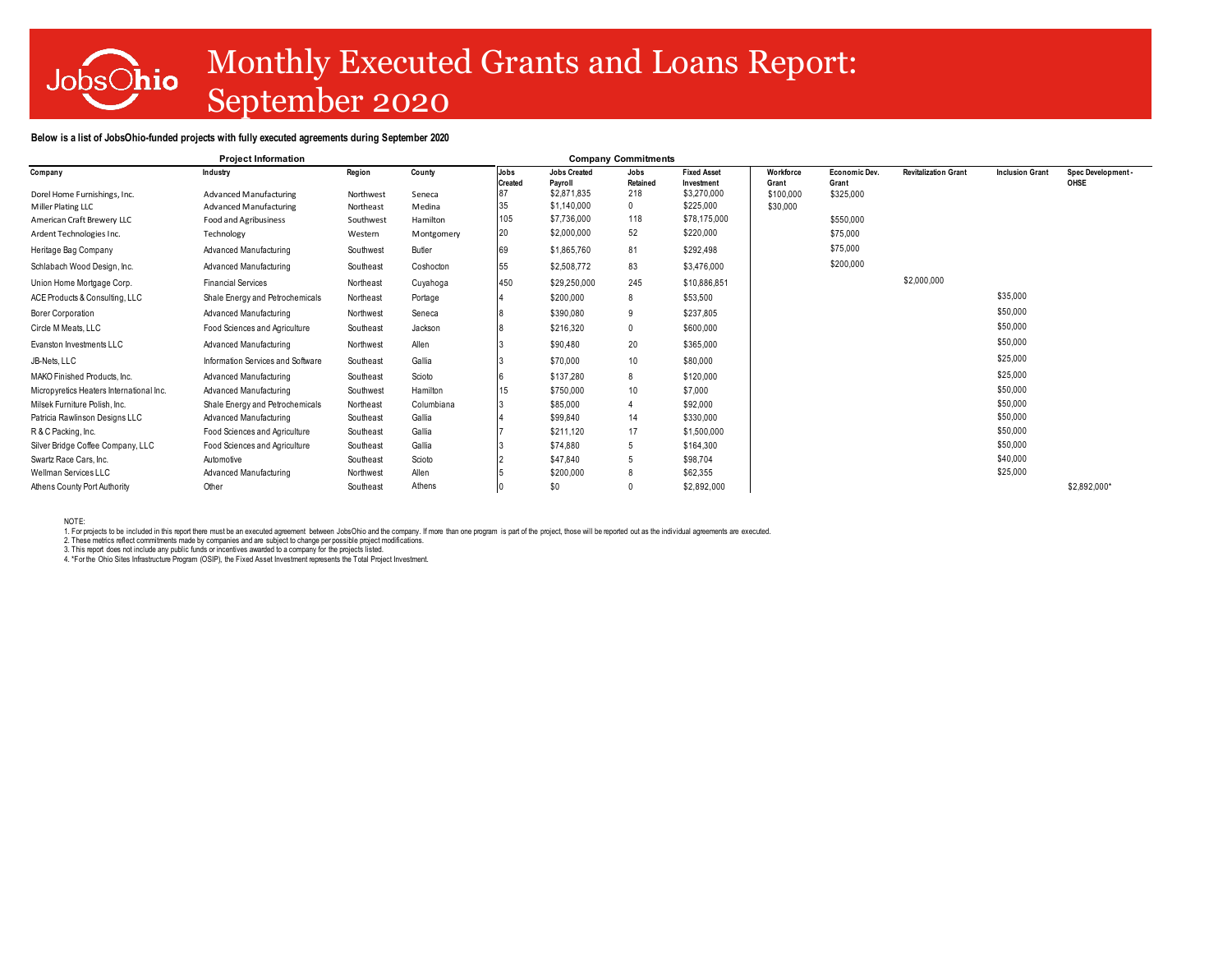

# Monthly Executed Grants and Loans Report: October 2020

#### **Below is a list of JobsOhio-funded projects with fully executed agreements during October 2020**

|                                          | <b>Project Information</b>  |           |                     |                | <b>Company Commitments</b>  |                 |                    |                        |               |                |                                |           |  |
|------------------------------------------|-----------------------------|-----------|---------------------|----------------|-----------------------------|-----------------|--------------------|------------------------|---------------|----------------|--------------------------------|-----------|--|
| Company                                  | Industry                    | Region    | County              | <b>Jobs</b>    | <b>Jobs Created Pavroll</b> | Jobs            | <b>Fixed Asset</b> | <b>Workforce Grant</b> | Economic Dev. | Revitalization | JobsOhio                       | Inclusion |  |
|                                          |                             |           |                     | <b>Created</b> |                             | <b>Retained</b> | Investment         |                        | Grant         | Grant          | <b>Revitalization Phase II</b> | Grant     |  |
| Voss Industries, LLC                     | Aerospace and Aviation      | Northeast | Cuyahoga            | 80             | \$4,093,742                 | 335             | \$2,685,000        | \$200,000              | \$600,000     |                |                                |           |  |
| Wausau Supply Co.                        | Logistics and Distribution  | Northwest | Williams            | 19             | \$915,200                   |                 | \$4,600,000        | \$100,000              |               |                |                                |           |  |
| AES US SERVICES. LLC                     | Energy and Chemicals        | Western   | Montgomery          | 31             | \$2,825,700                 | 55              | \$4,000,000        |                        | \$400,000     |                |                                |           |  |
| Arlington Valley Farms, LLC              | Food and Agribusiness       | Northeast | Summit              | 97             | \$4,813,000                 | 11              | \$4,870,000        |                        | \$250,000     |                |                                |           |  |
| Carvana, LLC                             | Logistics and Distribution  | Northeast | Lorain and Cuyahoga | 400            | \$13,312,000                | 222             | \$23,000,000       |                        | \$100,000     |                |                                |           |  |
| Chillicothe Steel Company                | Advanced Manufacturing      | Southeast | Ross                | 8              | \$282,880                   | 25              | \$1,412,500        |                        | \$25,000      |                |                                |           |  |
| Home Depot U.S.A., Inc.                  | Logistics and Distribution  | Southwest | Hamilton            | 31             | \$1,245,780                 | $\Omega$        | \$1,000,000        |                        | \$100,000     |                |                                |           |  |
| Home Depot U.S.A., Inc.                  | Logistics and Distribution  | Central   | Franklin            | 31             | \$1,231,740                 | $\Omega$        | \$1,000,000        |                        | \$100,000     |                |                                |           |  |
| Ineos Piaments USA Inc.                  | <b>Energy and Chemicals</b> | Northeast | Ashtabula           | 27             | \$2,700,000                 | 450             | \$3,400,000        |                        | \$260,000     |                |                                |           |  |
| <b>MFM Building Products Corporation</b> | Energy and Chemicals        | Southeast | Coshocton           |                | \$329,000                   | 63              | \$2,730,000        |                        | \$200,000     |                |                                |           |  |
| QQE Summit, LLC                          | Advanced Manufacturing      | Western   | Montgomery          | 14             | \$993,600                   | 80              | \$914,000          |                        | \$100,000     |                |                                |           |  |
| Workhorse Group Inc.                     | Automotive                  | Southwest | Hamilton            | 40             | \$2,912,000                 | 70              | \$500,000          |                        | \$200,000     |                |                                |           |  |
| York Street Fresh Foods, LLC             | Food and Agribusiness       | Southwest | Hamilton            | 128            | \$4,363,327                 | 146             | \$3,000,000        |                        | \$410,000     |                |                                |           |  |
| Polytech America, LLC                    | Advanced Manufacturing      | Northeast | Stark               | 30             | \$1,865,728                 | $\Omega$        | \$7,200,000        |                        |               | \$100,000      |                                |           |  |
| Solmet Drilling Solutions, LLC           | Advanced Manufacturing      | Northeast | Stark               | 15             | \$1,000,000                 | 59              | \$1,960,484        |                        |               | \$100,000      |                                |           |  |
| ECCOzH2O, LLC                            | Advanced Manufacturing      | Northeast | Cuyahoga            |                | \$0                         |                 | \$0                |                        |               |                | \$162,100                      |           |  |
| ATMOS 360 Manufacturing LLC              | Advanced Manufacturing      | Southwest | Hamilton            |                | \$239,200                   |                 | \$45,000           |                        |               |                |                                | \$50,000  |  |
| Four Seasons Manufacturing Company, LLC  | Advanced Manufacturing      | Northeast | Portage             |                | \$240,000                   | 33              | \$100,000          |                        |               |                |                                | \$40,000  |  |
| Journey Steel, Inc.                      | Other                       | Southwest | Hamilton            |                | \$191,360                   | 27              | \$45,000           |                        |               |                |                                | \$50,000  |  |
| Schaad and Sons, Inc.                    | Advanced Manufacturing      | Southeast | Morgan              |                | \$131.040                   | 13              | \$156,688          |                        |               |                |                                | \$50,000  |  |
| Trio Trucking, Inc.                      | Logistics and Distribution  | Southwest | Hamilton            |                | \$249,650                   | 42              | \$30,000           |                        |               |                |                                | \$50,000  |  |
| United Equity, Inc.                      | Food and Agribusiness       | Northwest | Allen               |                | \$166,400                   | 34              | \$125,000          |                        |               |                |                                | \$25,000  |  |
| Zod LLC                                  | Food and Agribusiness       | Southeast | Athens              |                | \$130,000                   | $\overline{2}$  | \$350,000          |                        |               |                |                                | \$25,000  |  |
|                                          |                             |           |                     |                |                             |                 |                    |                        |               |                |                                |           |  |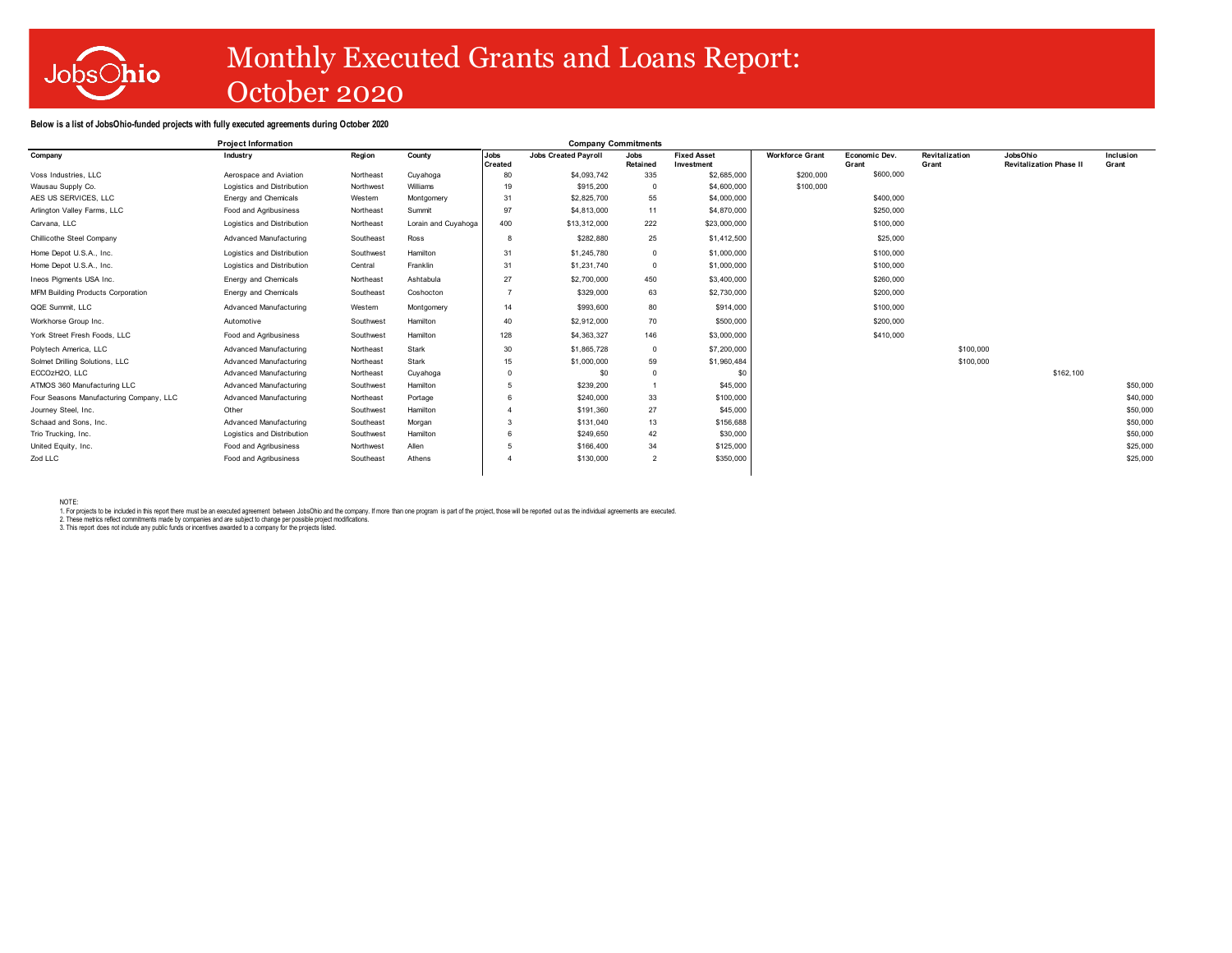

# Monthly Executed Grants and Loans Report: November 2020

### **Below is a list of JobsOhio-funded projects with fully executed agreements during November 2020**

|                                                             | <b>Project Information</b>    |                |                        |                          |                             | <b>Company Commitments</b> |                    |                        |               |                |                    |           |             |  |
|-------------------------------------------------------------|-------------------------------|----------------|------------------------|--------------------------|-----------------------------|----------------------------|--------------------|------------------------|---------------|----------------|--------------------|-----------|-------------|--|
| Company                                                     | Industry                      | Region         | County                 | Jobs                     | <b>Jobs Created Payroll</b> | Jobs                       | <b>Fixed Asset</b> | <b>Workforce Grant</b> | Economic Dev. | Revitalization | JobsOhio R&D Grant | Inclusion | OSIP*       |  |
|                                                             |                               |                |                        | <b>Created</b>           |                             | Retained                   | Investment         |                        | Grant         | Grant          |                    | Grant     |             |  |
| GenomOncology, LLC                                          | Healthcare                    | Northeast      | Cuyahoga               |                          | \$0                         | 32                         | \$644,734          | \$65,000               |               |                |                    |           |             |  |
| Huhtamaki, Inc.                                             | Advanced Manufacturing        | Southeast      | Highland               | 30                       | \$1,813,431                 | 226                        | \$3,000,000        | \$100,000              |               |                |                    |           |             |  |
| I.D. Images LLC                                             | <b>Advanced Manufacturing</b> | Northeast      | Medina                 | 26                       | \$1,500,000                 | 101                        | \$7,535,000        | \$120,000              | \$130,000     |                |                    |           |             |  |
| Ohio Associated Enterprises, LLC                            | Technology                    | Northeast      | Lake                   | 88                       | \$2,444,000                 | 177                        | \$703,000          | \$50,000               |               | \$250,000      |                    |           |             |  |
| AddUp Inc                                                   | <b>Advanced Manufacturing</b> | Southwest      | Hamilton               | 25                       | \$2,250,000                 | -5                         | \$12,500,000       |                        | \$300,000     |                |                    |           |             |  |
| <b>Burrows Paper Corporation</b>                            | <b>Advanced Manufacturing</b> | Multi-Regional | Warren, Knox           | $\mathbf{0}$             | \$0                         | 310                        | \$913,235          |                        | \$400,000     |                |                    |           |             |  |
| GOJO Industries. Inc.                                       | Healthcare                    | Northeast      | Stark, Cuyahoga, Wayne | 296                      | \$13,482,085                | 358                        | \$176,195,855      |                        | \$2,500,000   |                |                    |           |             |  |
| <b>Invacare Corporation</b>                                 | Healthcare                    | Northeast      | Lorain                 | 150                      | \$7,320,000                 | 450                        | \$1,275,000        |                        | \$400,000     |                |                    |           |             |  |
| Owens-Brockway Glass Container Inc.                         | <b>Advanced Manufacturing</b> | Southeast      | Muskingum              | $^{\circ}$               | \$0                         | 350                        | \$21,437,500       |                        | \$250,000     |                |                    |           |             |  |
| Perry Pro Tech, Inc.                                        | Technology                    | Northwest      | Allen                  | $\Omega$                 | \$0                         | 78                         | \$6,715,000        |                        | \$150,000     |                |                    |           |             |  |
| Quality Steel Corporation of MS (Quality Steel Corporation) | <b>Advanced Manufacturing</b> | Northwest      | Sandusky               | 18                       | \$975,686                   | 164                        | \$13,600,000       |                        | \$75,000      |                |                    |           |             |  |
| RSL LLC                                                     | <b>Advanced Manufacturing</b> | Northeast      | Mahoning               | 33                       | \$1,328,720                 | 40                         | \$550,000          |                        | \$200,000     |                |                    |           |             |  |
| Sperry & Rice, LLC                                          | <b>Advanced Manufacturing</b> | Southeast      | Holmes                 | 30                       | \$968,000                   | 53                         | \$250,000          |                        | \$200,000     |                |                    |           |             |  |
| The Prince & Izant Company                                  | Advanced Manufacturing        | Northeast      | Cuyahoga               | 21                       | \$975,000                   | 104                        | \$2,400,000        |                        | \$150,000     |                |                    |           |             |  |
| The Tranzonic Companies                                     | <b>Energy and Chemicals</b>   | Northeast      | Cuyahoga               | 6                        | \$450,000                   | 79                         | \$680,600          |                        | \$300,000     |                |                    |           |             |  |
| Ultium Cells LLC                                            | Automotive                    | Northeast      | Trumbull               | 1000                     | \$45,000,000                | $\Omega$                   | \$1,500,000,000    |                        | \$50,000,000  |                |                    |           |             |  |
| Waltco Lift Corp.                                           | <b>Advanced Manufacturing</b> | Northeast      | Portage                | 120                      | \$5,400,000                 | 185                        | \$868,042          |                        | \$450,000     |                |                    |           |             |  |
| Worthington Foods, Inc.                                     | Food and Agribusiness         | Southeast      | Muskingum              | 40                       | \$2,000,000                 | 303                        | \$43,000,000       |                        | \$300,000     |                |                    |           |             |  |
| Arborwear LLC                                               | Advanced Manufacturing        | Northeast      | Geauga                 | 42                       | \$1,635,000                 | 54                         | \$4,794,848        |                        |               | \$200,000      |                    |           |             |  |
| Cast Nylons Co. . Ltd.                                      | Advanced Manufacturing        | Northeast      | Lake                   | 20                       | \$1,037,000                 | 118                        | \$2,607,500        |                        |               | \$125,000      |                    |           |             |  |
| PureCycle: Ohio LLC                                         | <b>Advanced Manufacturing</b> | Southeast      | Lawrence               | 51                       | \$3,676,872                 | 22                         | \$213,210,000      |                        |               | \$750,000      |                    |           |             |  |
| Sole Choice. Inc.                                           | <b>Advanced Manufacturing</b> | Southeast      | Scioto                 | 30                       | \$650,000                   | 35                         | \$640,000          |                        |               | \$175,000      |                    |           |             |  |
| Andelyn Biosciences, Inc.                                   | Healthcare                    | Central        | Franklin               | 170                      | \$10,804,000                | $\Omega$                   | \$90,000,000       |                        |               |                | \$5,000,000        |           |             |  |
| Bryan Packaging, Inc.                                       | <b>Advanced Manufacturing</b> | Northwest      | Williams               |                          | \$203,840                   | 20                         | \$365,000          |                        |               |                |                    | \$50,000  |             |  |
| Chuffers, Inc.                                              | Other                         | Northwest      | Allen                  | 5                        | \$145,600                   | $\mathbf{R}$               | \$220,000          |                        |               |                |                    | \$25,000  |             |  |
| Hoffman Analytic Services, Inc.                             | Other                         | Northwest      | Allen                  | $\overline{\phantom{a}}$ | \$100,000                   | 35                         | \$147,000          |                        |               |                |                    | \$50,000  |             |  |
| Management Performance International, Inc.                  | Other                         | Southwest      | Hamilton               | 6                        | \$400,000                   | -6                         | -SC                |                        |               |                |                    | \$25,000  |             |  |
| Patter Fam Sauces LLC                                       | Food and Agribusiness         | Southeast      | Scioto                 | $\overline{2}$           | \$36,192                    | $\Omega$                   | \$20,779           |                        |               |                |                    | \$10,000  |             |  |
| Penguin City Brewing Company, LLC                           | Food and Agribusiness         | Northeast      | Mahoning               | 29                       | \$639,822                   | 16                         | \$3,040,000        |                        |               |                |                    | \$50,000  |             |  |
| Replex Mirror Company                                       | <b>Advanced Manufacturing</b> | Central        | Knox                   |                          | \$32,000                    | 15                         | \$60,000           |                        |               |                |                    | \$25,000  |             |  |
| RiskVersitv, LLC                                            | Other                         | Southwest      | Hamilton               | $\overline{2}$           | \$110,000                   |                            | \$C                |                        |               |                |                    | \$50,000  |             |  |
| Sandusky Packaging Corporation                              | <b>Advanced Manufacturing</b> | Northeast      | Erie                   | -3                       | \$145,000                   | 42                         | \$2,000,000        |                        |               |                |                    | \$25,000  |             |  |
| Southern Ohio Communication Services, Inc.                  | Technology                    | Southeast      | Pike                   | -5                       | \$208,000                   | 10                         | \$100,000          |                        |               |                |                    | \$50,000  |             |  |
| SURE Mechanical, LLC                                        | Other                         | Southwest      | Hamilton               |                          | \$249,600                   | 28                         | \$38,123           |                        |               |                |                    | \$50,000  |             |  |
| The Nock and Son Company                                    | <b>Advanced Manufacturing</b> | Southeast      | Jackson                |                          | \$0                         | 15                         | \$10,000           |                        |               |                |                    | \$29,000  |             |  |
| TriVersity Construction Company, LLC                        | Other                         | Southwest      | Hamilton               |                          | \$0                         | 89                         | \$C                |                        |               |                |                    | \$50,000  |             |  |
| Route 43 North, LLC                                         | N/a                           | Northeast      | Portage                | $\Omega$                 | SO                          | $\Omega$                   | \$27,306,720       |                        |               |                |                    |           | \$1,300,000 |  |

NOTE:<br>1. For projects to be included in this moont the and the above that are the movement of the project of the project of the project, those will be reported out as the individual agreements are executed.<br>2. These metric